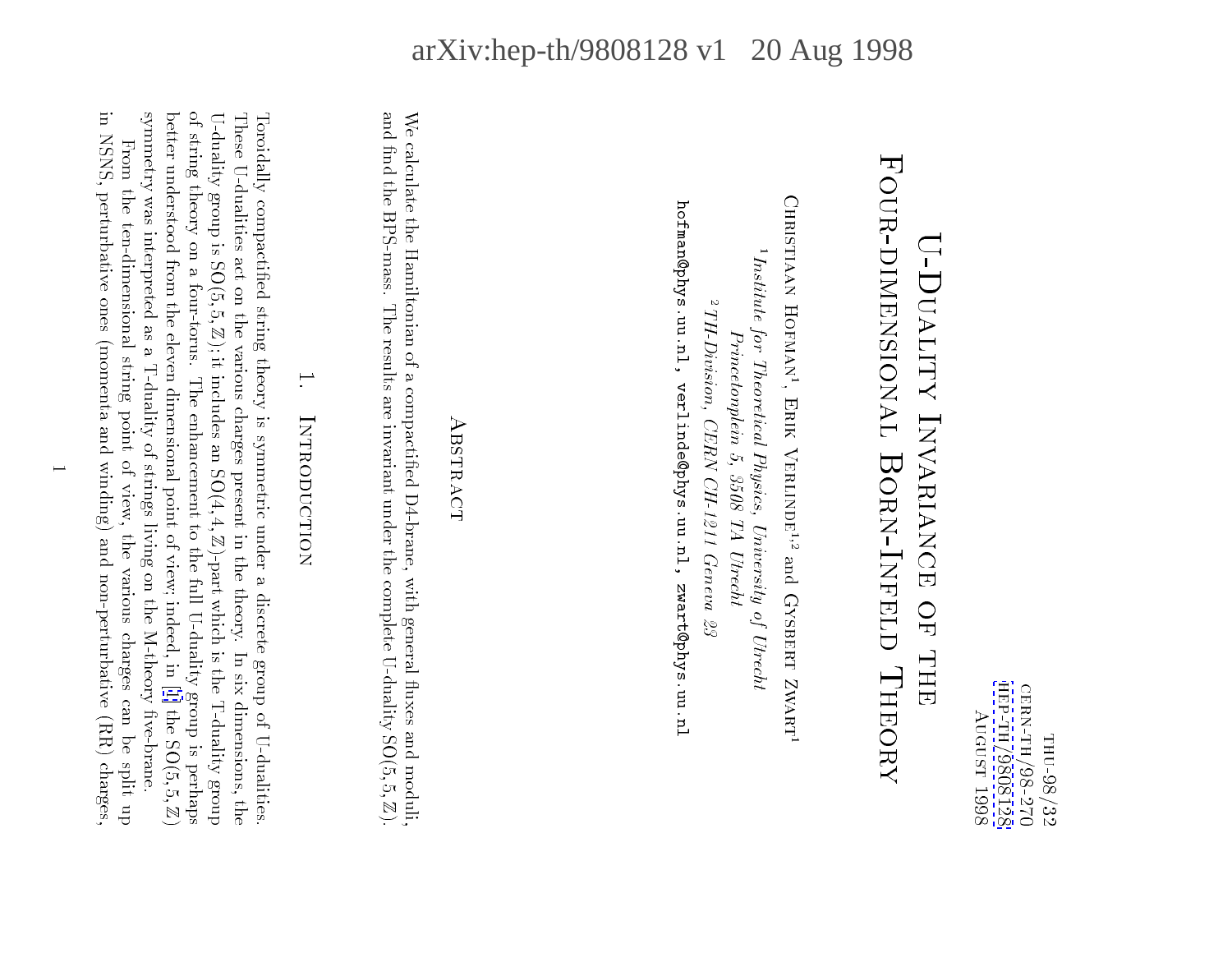carried by D0,2 and 4-branes wrapping cycles of the four-torus. The  $SO(4, 4, \mathbb{Z})$  subgroup respects this split-up, the full U-duality group however mixes both sectors.

The compactified string theory is related to a  $4+1$  dimensional gauge theory. The gauge theory is the world volume theory of the D4-branes: a stack of  $N$  D4-branes gives rise to a U(N) gauge theory. Also the other charges are represented in the gauge theory, as electric and magnetic fluxes, compact momenta and the instanton number. Hence a given, generic set of string theory charges can be mapped to a gauge theory configuration with the corresponding set of quantum numbers.

As is well known, the correct action to describe the gauge theory is the Born-Infeld theory [\[2\]](#page-8-0). Using this action, we calculate the Hamiltonian as a function of the various fields and moduli. Remarkably, we find a completely  $SO(5,5,\mathbb{Z})$ -invariant expression. We also derive a lower bound on the mass given the quantum numbers, the BPS-mass. This mass is identical to the one foundin [\[1](#page-8-0)] from a six-dimensional space-time supersymmetry calculation.

## 2. Dual Pictures

We are interested in IIA string theory compactified on a four-dimensional torus  $\mathbf{T}^4$ . On this torus we allow for a general configuration of D0-branes, wrapped D4- and D2-branes, winding strings and compact momenta. We want to identify the various conserved charges in this theory and derive the BPS-spectrum, as a function of the moduli. In the end we will demonstrate the invariance of this spectrum under the full U-duality group in six dimensions,  $SO(5, 5, \mathbb{Z})$ . The system can be looked at from various points of view. The interpretation of both the charges and the moduli depends on the perspective. In the eleven-dimensional point of view the SO(5) symmetry of the U-duality group is manifest. The zero-brane number is in this picture interpreted as momentum around an additional circle. The quantum numbers are associated to five momenta, 10 membrane-wrapping numbers and the five-brane number. The moduli are unified in a five dimensional metric  $G$ and a three-form field  $C_3$ . Together, G and the Hodge dual of C parametrise in the usual fashion the moduli space,

$$
\mathcal{M}_{5,5} = \frac{\text{SO}(5,5)}{\text{SO}(5) \times \text{SO}(5)}.\tag{1}
$$

A dual description is obtained via reduction on  $S_1$  to get to the string picture. The M-theory five-branes are mapped to D4-branes, which are described by a non-abelian  $4+1$ dimensional Born-Infeld theory. The quantum numbers in this case are the rank of the gauge group, the electric and magnetic fluxes on the four torus, the compact momenta of the gauge theory and the instanton number. The Born-Infeld action contains couplings to the background metric g, b-field and RR-forms  $c_1, c_3$ , and is multiplied by the string coupling  $\lambda$ .

The relations between the quantum numbers in the various descriptions of the theory aredescribed in table [1](#page-2-0). The sixteen charges transform under the U-duality group  $SO(5,5)$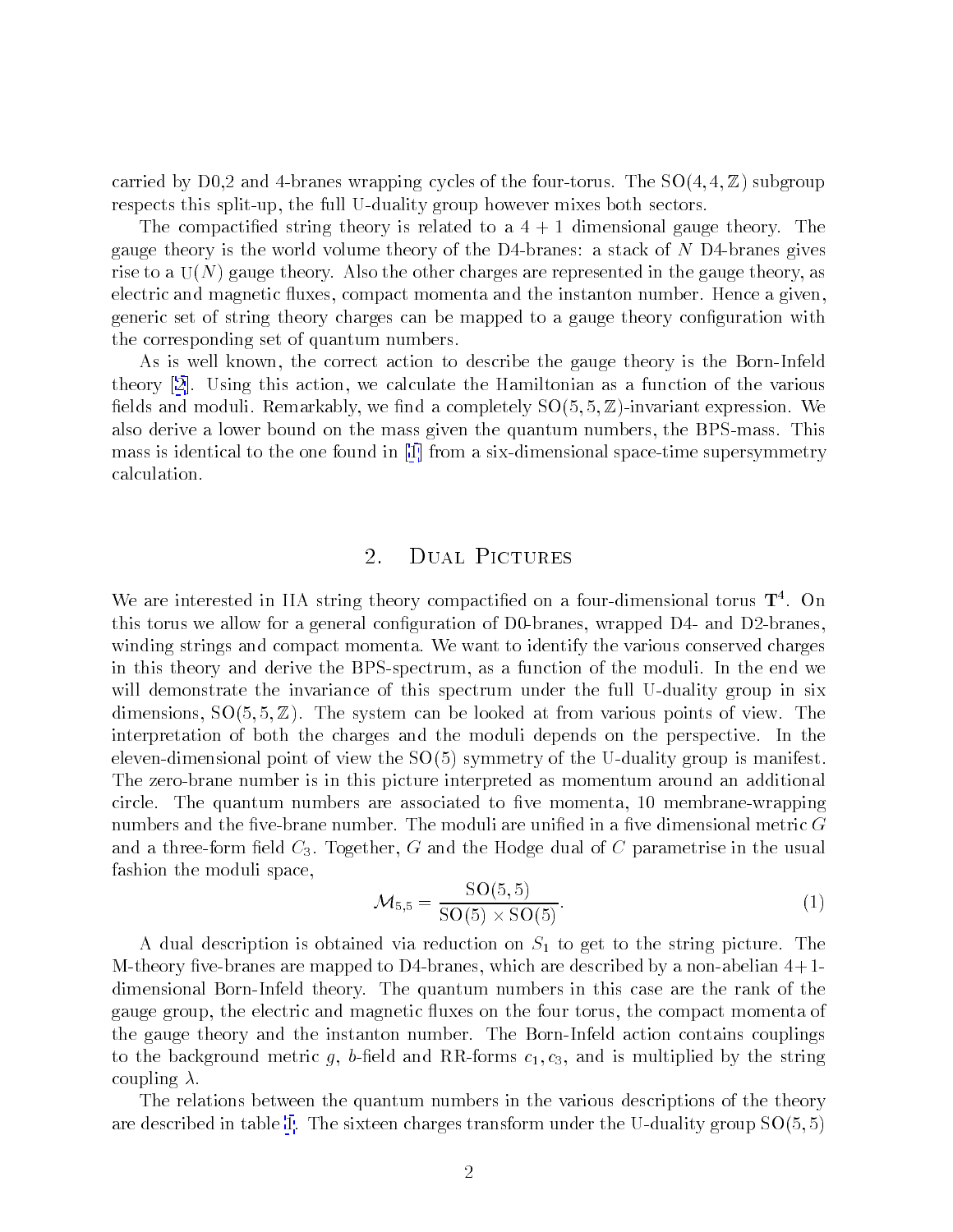<span id="page-2-0"></span>

| quantum $#$ | strings  | $(4+1)d$ Born-Infeld    | M-theory   |
|-------------|----------|-------------------------|------------|
| k.          |          | instanton number        | $P_5$      |
| $n_i$       | momentum | momentum                | $P_i$      |
| $w_i$       | winding  | electric flux           | $M_{5i}$   |
| $m_{ij}$    | D2       | (dual of) magnetic flux | $M_{ii}$   |
|             | l ) 4    | rank                    | five-brane |

Table 1: charges in the various pictures

in the sixteen-dimensional spinor representation.

In the following we will derive the BPS-mass from the Born-Infeld action (the D4-branes point of view). We will restrict ourselves to the abelian case, i.e.  $N = 1$ . The resulting expression will then be expressed in terms of the M-theory variables to make its U-duality invariance manifest.

# 3. Hamiltonian and Action

The abelian Born-Infeld action on the D4-brane is given by

$$
S_{BI} = \int d^4x dt \, \frac{-1}{\lambda} \sqrt{\det(-g - \mathcal{F})} + \frac{1}{2} c_1 \wedge \mathcal{F} \wedge \mathcal{F} + c_3 \wedge \mathcal{F},\tag{2}
$$

where  $\mathcal{F} = F - b$ . Here we use units where the ten-dimensional string length  $\ell_s = 1$ . The coupling constant  $\lambda$  in front of the first term is the 10 dimensional string coupling; the fact that it appears as  $1/\lambda$  is typical of an RR-soliton. The coupling to the RR potentials c is obtained by expanding  $c \wedge \exp \mathcal{F}$ .

We want to obtain the Hamiltonian associated to this action, and express it in terms of fields whose zero-modes are the various quantum numbers. These are

electric fields : 
$$
E^i = \frac{\delta \mathcal{L}}{\delta F_{0i}},
$$
  
\nmagnetic fields :  $F_{ij} = \partial_{[i} A_{j]},$   
\nmomenta :  $P_i = F_{ij} E^j,$   
\ninstanton density :  $\mathcal{I} = \frac{1}{2} F \wedge F,$   
\nrank : 1.

Straightforward calculation gives the result

$$
\mathcal{H} = E^i \dot{A}_i - \mathcal{L}_{BI}
$$
\n
$$
= \left[ \frac{1}{\lambda^2} \left( \det g + \frac{\det g}{2} (\mathcal{F}_{ij})^2 + \frac{1}{4} (\mathcal{F} \wedge \mathcal{F})^2 \right) \right]
$$
\n(4)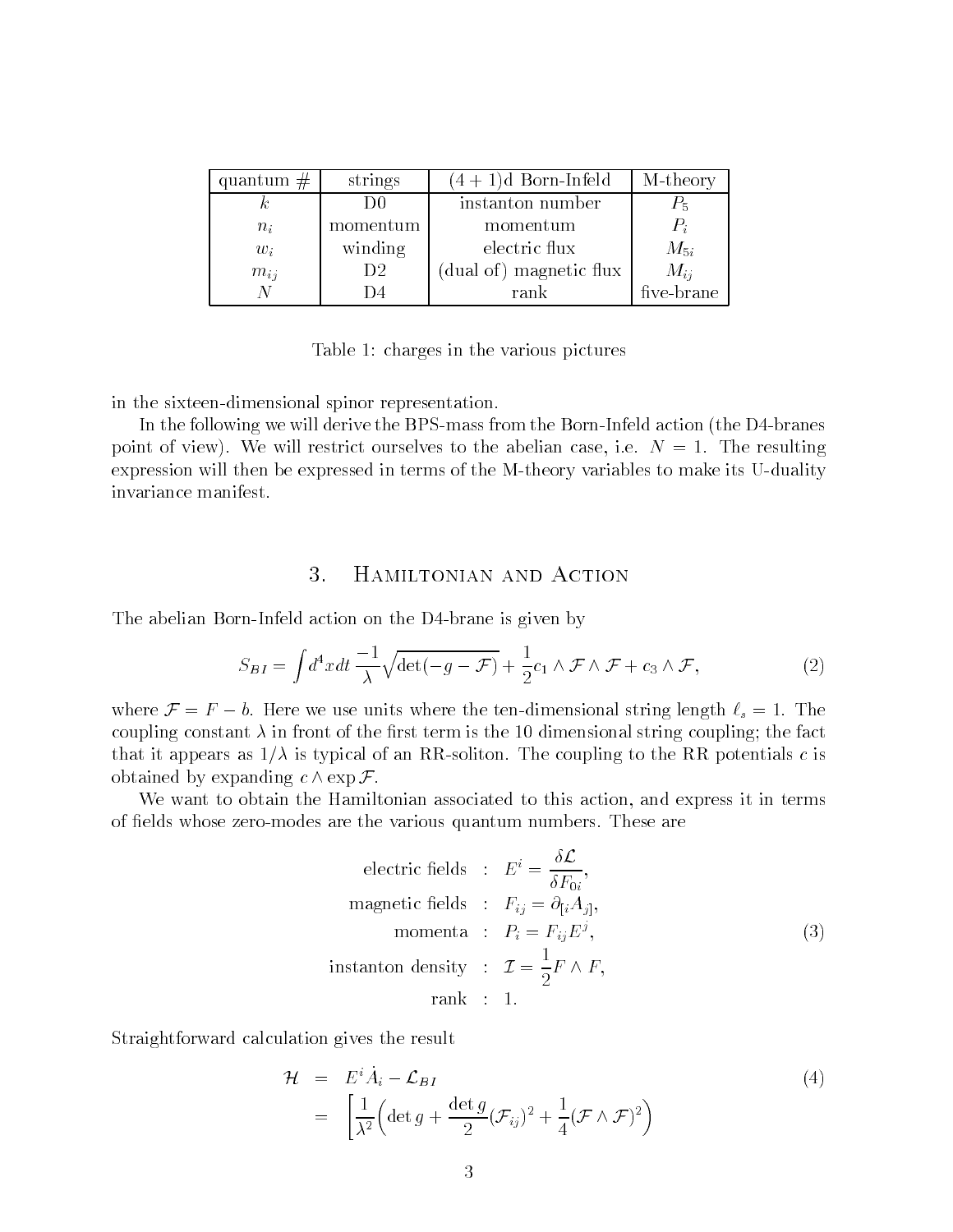$$
+\left(\begin{matrix}E'\\P'\end{matrix}\right)^t\left(\begin{matrix}g-bg^{-1}b&bg^{-1}\\-g^{-1}b&g^{-1}\end{matrix}\right)\left(\begin{matrix}E'\\P'\end{matrix}\right)\Big|^{1/2}.
$$

<span id="page-3-0"></span>The shifted primed electric field and momentum  $E'$  and  $P'$  are given by

$$
E' = E - {}^*\mathcal{F}c_1 + {}^*c_3, \qquad P' = P + \frac{1}{2}\mathcal{F} \wedge \mathcal{F}c_1 + \mathcal{F}^*c_3.
$$
 (5)

We want to rewrite this Hamiltonian such that its U-duality properties become manifest. To this end we first have to group together the different fields in five-dimensional representations, motivated by their M-theory interpretation. The four-momenta  $P_i$  sit together in a five-dimensional momentum vector with the instanton number density  $F_5 = \frac{1}{2}F \wedge F$ ; the latter, indeed, is associated to the D0-branes, which are M-theory momentum modes around the extra circle. Similarly, the electric fields are associated to winding strings and therefore are joined to the membrane winding fields  $*F$ , the four-dimensional hodge dual of the magnetic field. Together they form an antisymmetric tensor,

$$
M_{ij} = {}^*F_{ij}, \quad M_{i5} = E_i. \tag{6}
$$

Finally, the rank N, the number of five-branes, is a scalar under the  $SO(5)$ -rotation group. In the present calculation,  $N = 1$ . In non-abelian gauge theory, the action involves a trace over the group indices, giving  $N$  as Tr 1. In the following we will for clarity use  $N$  instead of 1.

In order to change to the M-theory picture, we also upgrade the moduli to fivedimensional ones. The  $b$ - and  $c_3$ -fields are components of the eleven-dimensional three-form C, whereas the coupling  $\lambda$  and the RR 1-form  $c_1$  come from the 11-dimensional metric,

$$
G = \begin{pmatrix} g_{ij} + \lambda^2 c_1^i c_1^j & -\lambda^2 c_1^i \\ -\lambda^2 c_1^j & \lambda^2 \end{pmatrix},
$$
\n
$$
(7)
$$

in string units.

To make the SO(5; 5) U-duality manifest, it is appropriate to convert to six-dimensional Planck units,

$$
\ell_{pl} = \lambda^{\frac{1}{2}} (\sqrt{\det g} / \ell_s^4)^{-\frac{1}{4}} \ell_s \tag{8}
$$

(see [Appendix B\)](#page-7-0), since this is the length scale that is U-invariant. After a rescaling of the metric with a factor (det G)<sup>-7-</sup>, the Hamiltonian has the form, in units  $\ell_{pl} = 1,$ 

$$
\mathcal{H}^{2} = \sqrt{\det G} G^{ij} P'_{i} P'_{j} + \frac{1}{2\sqrt{\det G}} G_{ik} G_{jl} M'^{ij} M'^{kl} + \frac{1}{\sqrt{\det G}} N'^{2}, \tag{9}
$$

The three-form field moduli enter in this formula as shifts in the fields, indicated by the primes; this dependence on the three-form  $C$ , or equivalently its five-dimensional dual two-form  ${}^*C$ , can be conveniently written, if we identify the vector P with a four-form, as

$$
P' + M' + N' = e^{-*C} \wedge (P + M + N)
$$
  
=  $(P - *C \wedge M + \frac{1}{2} *C \wedge *CN) + (M - *CN) + N.$  (10)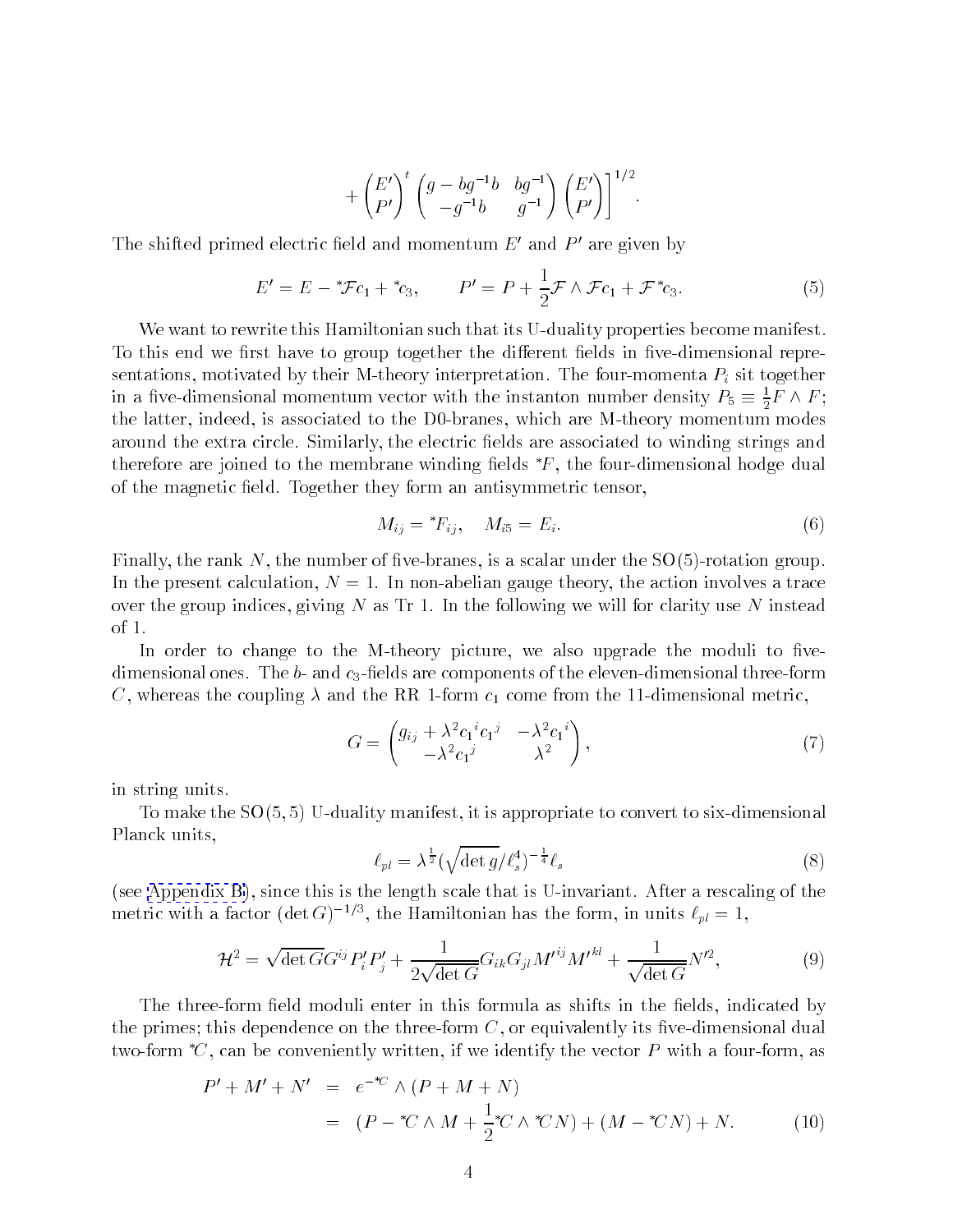If we assume that we can extend the manifest  $SL(4)$  to an  $SL(5)$  action on the fields  $P_i$ and  $M^{ij}$ , the Hamiltonian would be manifestly invariant under the  $SL(5, \mathbb{Z})$  coming from the five-torus in M-theory. As we shall see in the next section, this symmetry can even be extended to the full U-duality group,  $SO(5, 5, \mathbb{Z})$ .

#### $\overline{4}$ . U-DUALITY AND BPS-SPECTRUM

The Hamiltonian that we have derived from the four-dimensional Born-Infeld action([9](#page-3-0)) depends on sixteen fields (not all independent) whose zero modes are integer quantum numbers (note that one of these fields is the rank of the gauge group; it is hard to imagine whether it has any modes other than the zero mode). These sixteen quantum numbers, and hence also the fields, sit in the sixteen-dimensional spinor representation of the U-duality group,which is a discrete subgroup of  $SO(5,5)$ . The Hamiltonian  $(9)$  $(9)$  $(9)$  is invariant under these U-duality transformations. To see how they act it is convenient to represent the fields in terms of a bispinor of  $SO(5)$ , satisfying a reality condition; this is equivalent to a spinor of SO(5,5). We set  $\ell_{pl} = 1$ , and introduce the bispinor

$$
Z = \frac{N'}{(\det G)^{1/4}} + (\det G)^{1/4} P_i' \Gamma^i + \frac{1}{2(\det G)^{1/4}} M'^{ij} \Gamma_{ij},\tag{11}
$$

where the  $\Gamma$ 's are five-dimensional hermitian gamma-matrices satisfying

$$
\{\Gamma_i, \Gamma_j\} = 2G_{ij}.\tag{12}
$$

The Hamiltonian then takes the form of the invariant

$$
\mathcal{H} = \frac{1}{2} \sqrt{\text{tr } Z Z^{\dagger}} \equiv \|Z\|.
$$
 (13)

We now set out to derive a BPS-bound for this system, i.e. a lower bound on the mass given the values of the various quantum numbers. To obtain this bound we introduce the vector [\[1](#page-8-0)]

$$
K_L = \frac{1}{8} \text{tr} \Gamma Z Z^{\dagger}.
$$
 (14)

This vector  $K_L$  can be expressed in terms of the various fields as follows. It is a linear combination of two vectors K and W, which in the absence of the  ${}^*\!C$  two-form are given by

$$
K_i = NP_i - \frac{1}{2}(M \wedge M)_i, \quad W^i = M^{ij}P_j, \quad K_{Li} = K_i + G_{ij}W^j.
$$
 (15)

First of all, one can easily check (using the Schouten identity,see [Appendix A\)](#page-6-0) that upon inserting the original gauge theory expressions, both vectors are identically zero. If we switch on the  ${}^*\mathcal{C}$ -field, we have to shift  $P_i$  and  $M^{ij}$ :

$$
P_i \rightarrow P_i - (*C \wedge M)_i + \frac{1}{2} (*C \wedge *C)_i N
$$
  

$$
M \rightarrow M - *CN.
$$
 (16)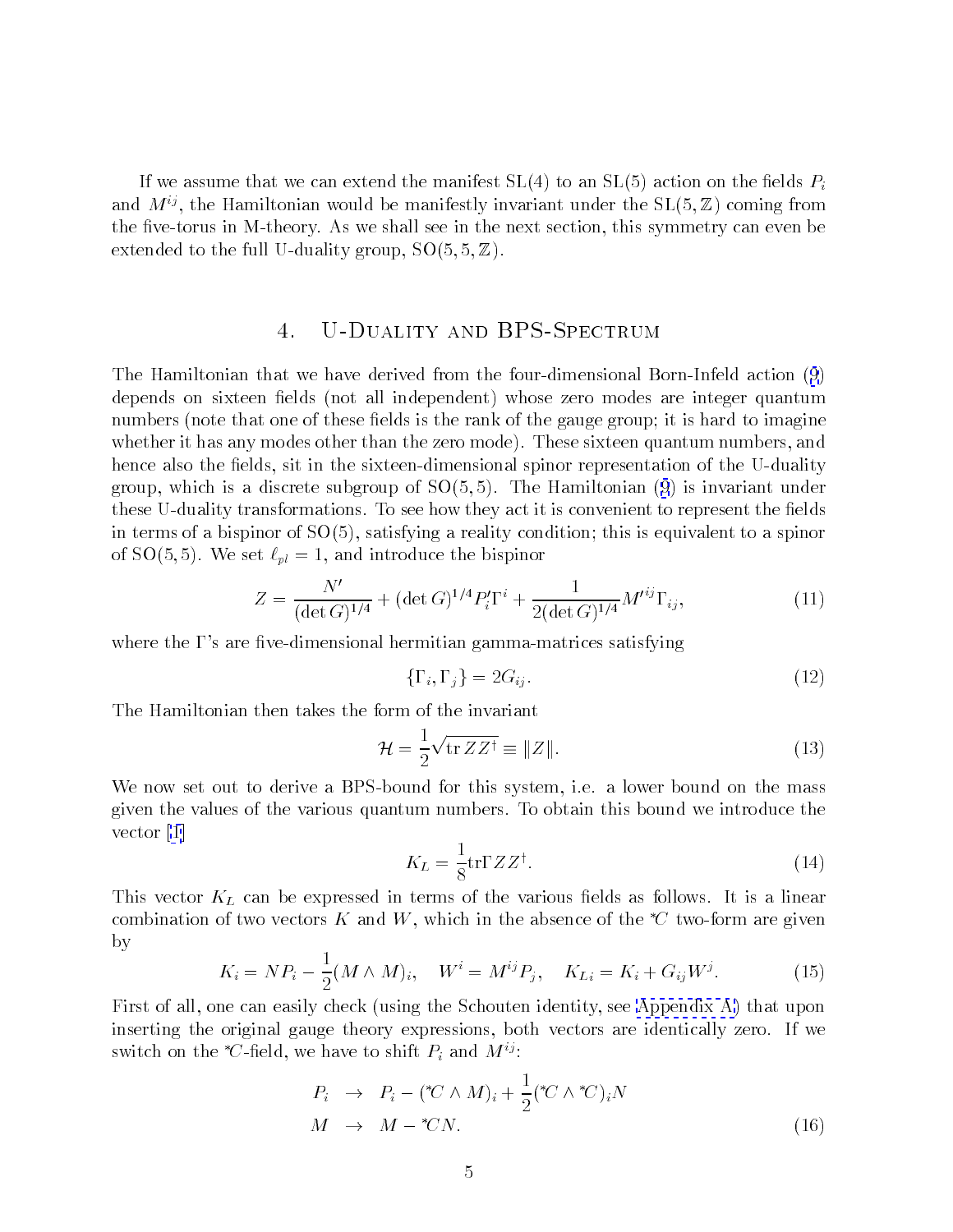Inserting this one immediately finds that  $K$  remains unaffected. Using the Schouten identityin five dimensions (see Appendix  $A$ ), we find

$$
W^i \to W^i - {}^*C^{ij}K_j. \tag{17}
$$

Hence also for general  ${}^*\!C$  the total  $K_L$  vanishes. (The vanishing of these vectors is precisely equivalent to the fact that the various fields are dependent.)

Using this vector  $K_L$ , we can now derive a BPS-mass formula in terms of the fluxes, which are the zero-modes of the bispinor  $\mathbb Z$ , denoted as  $\mathbb Z^+$ . The details are presented in [Appendix C](#page-7-0). The result is

$$
M_{BPS}^2 = \|Z^0\|^2 + 2|K_L^0|.\tag{18}
$$

 $\mathbf{n}_{\tilde{L}}$  is defined as the part of  $\mathbf{n}_L$  originating from the zero-modes of  $\mathbf{z},$ 

$$
K_L^0 = \frac{1}{8} \text{tr} \Gamma Z^0 Z^{0^{\dagger}}.
$$
\n(19)

In components the mass formula reads as follows:

$$
M_{BPS}^2 = \sqrt{\det G} G^{-1} n'^2 + \frac{1}{2} \sqrt{\det G}^{-1} G^2 m'^2 + \sqrt{\det G}^{-1} N^2
$$
  
+2\sqrt{\begin{pmatrix} K^0 \\ W^0 \end{pmatrix} \begin{pmatrix} G^{-1} - ^\*CG^\*C & ^\*CG \\ -G^\*C & G \end{pmatrix} \begin{pmatrix} K^0 \\ W^0 \end{pmatrix}}. (20)

The  $n', m'$  are the zero-modes of the five-dimensional fields, shifted with the terms involving  $C$ , as in equation [\(10](#page-3-0)). We recognise in the first line the  $SO(5,5)$  invariant constructed from the spinor, in the second line the one from the vector.

Finally, note that if we replace the rank  $N$  by a dual five-form field strength, and similarly  $m'$  by a three-form, the first line in the mass formula attains a more natural form, with just one overall volume factor  $\sqrt{\det G}$ .

#### 5. Discussion

From a matrix theory perspective[[3\]](#page-8-0), the theory of N D4-branes describes DLCQ M-theory compactied on a four-torus [\[4](#page-8-0)]. Therefore, one would expect it to have a duality group  $SL(5, \mathbb{Z})$  $SL(5, \mathbb{Z})$  $SL(5, \mathbb{Z})$ , the U-duality group in seven dimensions. Indeed, in [\[5](#page-8-0), [6](#page-8-0), [7\]](#page-8-0), the masses of the  $1/2$  BPS-states where derived, and shown to transform in  $SL(5, \mathbb{Z})$  representations. These states correspond in our notation with those having  $\Lambda_L^+ = 0.$  It was realised that this group couldbe enhanced to  $SO(5, 5, \mathbb{Z})$  in [[7](#page-8-0), [8](#page-8-0), [9](#page-8-0)] by adding the generator of Nahm transfor-mations,that exchanges the rank of the gauge group with the fluxes. Furthermore, in [\[8\]](#page-8-0) degeneracies of a subset of the BPS-states of Yang-Mills theory in three space dimensions were shown to be symmetric under the relevant U-duality group.

In this paper we demonstrated that the full Hamiltonian of the D4-brane, and its BPS mass formula, are symmetric under the U-duality group  $SO(5, 5, \mathbb{Z})$ , provided one uses the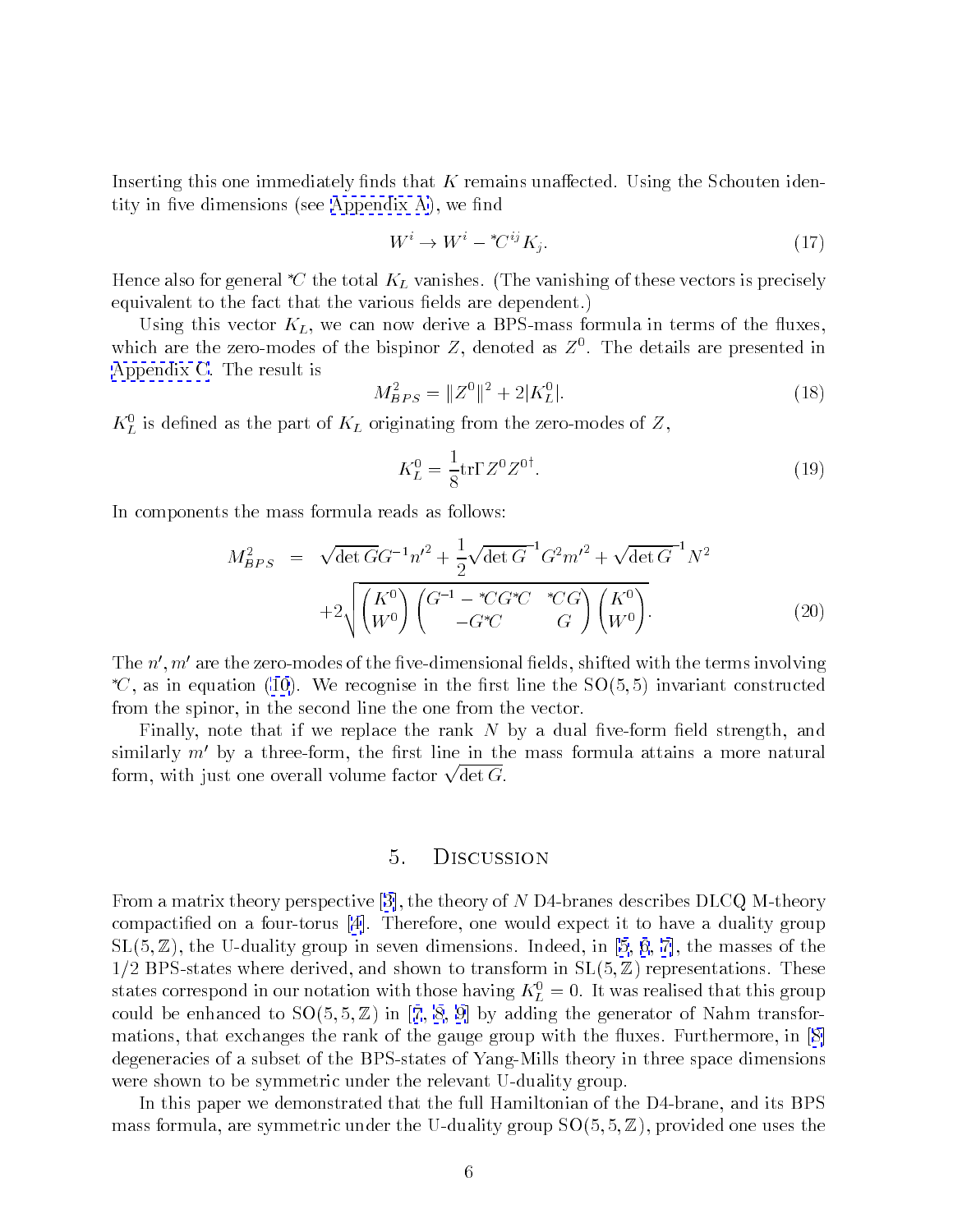<span id="page-6-0"></span>full Born-Infeld action. The BPS-spectrum coincides with the one foundin [\[1](#page-8-0)] from the Mtheory five-brane, which is natural since the  $D4$ -brane is the M5-brane wrapped around the eleventh dimension. Just as in that case, we conclude that the D4-brane action is capable of reproducing the correct BPS spectrum of M-theory compactied to six dimensions; a proviso is that the five-brane wrapping number, equal to the rank of the gauge group, be non-vanishing for this description to make sense.

We have seen that the rank N is treated on an equal footing with the fluxes. This suggests that there should be a description of the theory where  $N$  is treated as a field, with zero-mode equal to the rank, but also with fluctuations,  $N'$ .

Finally, the procedure carried out in this paper can be easily generalised to dimensions lower than 4  $\pm$  1, given the appropriate Eduality symmetric mass formulae. In the approximate Eduality symmetric mass for  $\pm$ higher dimensions extra quantum numbers corresponding to e.g. NS5-branes, which are not naively present in the gauge theory, have to be added.

### ACKNOWLEDGEMENTS

The authors have beneted from discussions with Feike Hacquebord, Yolanda Lozano, Niels Obers and Boris Pioline. C.H. and G.Z. are supported financially by Stichting FOM. The research of E.V. is partly supported by the Pionier Programme of the Netherlands Organisation for Scientic Research (NWO).

# Appendix A. The Schouten Identity

The Schouten identity states that any 5-rank antisymmetric tensor in 4 dimensions must vanish. It can be written in the form

$$
\varepsilon_{ijkl}\delta^n_m - \varepsilon_{ijkm}\delta^n_l - \varepsilon_{ijml}\delta^n_k - \varepsilon_{imkl}\delta^n_j - \varepsilon_{mjkl}\delta^n_i = \varepsilon_{[ijkl}\delta^n_{m]} = 0.
$$
 (21)

Contracting this identity with antisymmetric matrices  $A_{ij}$  and  $B_{kl}$ , we find the matrix products

$$
^*AB + ^*BA = -A \wedge B1,
$$
\n<sup>(22)</sup>

where

$$
^*A_{ij} = \frac{1}{2} \varepsilon_{ijkl} A_{kl}, \quad \text{and} \quad A \wedge B = \frac{1}{4} \varepsilon_{ijkl} A_{ij} B_{kl} = \frac{1}{2}^* A_{ij} B_{ij}.
$$
 (23)

In 5 dimensions, there is a similar relation  $\varepsilon_{[ijklm} \delta_n^t = 0$ . Contracting now with three antisymmetric matrices  $A, B$  and  $C$ , we find the relation

$$
A_{ij}(B \wedge C)^j + B_{ij}(C \wedge A)^j + C_{ij}(A \wedge B)^j = 0,
$$
\n<sup>(24)</sup>

where

$$
(A \wedge B)^i = \frac{1}{4} \varepsilon^{ijklm} A_{jk} B_{lm}.
$$
 (25)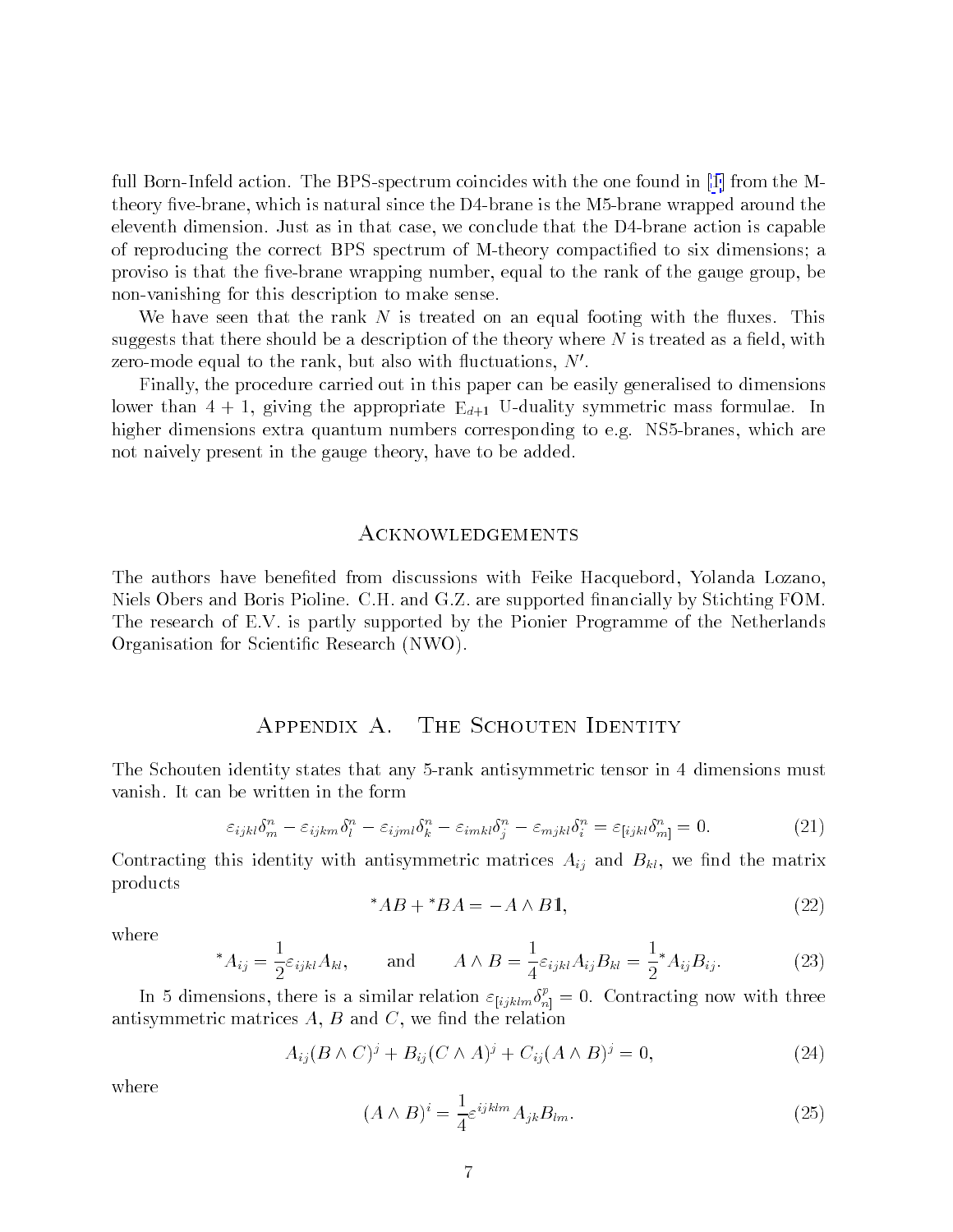#### PLANCK UNITS APPENDIX B.

<span id="page-7-0"></span>The relation between the 11-dimensional Planck length  $\ell_p$  and the string length  $\ell_s$ , is given by

$$
\ell_p = \lambda^{1/3} \ell_s,\tag{26}
$$

where  $\lambda$  is the string coupling. The Planck length in  $11-d$  dimensions, after compactification on a d-torus, is given by the formula

$$
\ell_{pl} = \ell_p(V_d)^{-1/(9-d)},\tag{27}
$$

where  $V_d$  is the volume of the internal d-torus in 11-dimensional Planck units. For the case at hand,  $d = 5$ , we find  $\ell_{pl} = \ell_p \lambda^{1/6} v^{-1/4} = \lambda^{1/2} v^{-1/4} \ell_s$ . The factor v in this expression is the original, four-dimensional volume,  $\sqrt{\det g}$ , measured in string units  $\ell_s$ . The squared volumes of the five-torus, in the various units, are

$$
\det \frac{G}{\ell_s^2} = v^2 \lambda^2, \quad \det \frac{G}{\ell_p^2} = \frac{v^2}{\lambda^{\frac{4}{3}}}, \quad \det \frac{G}{\ell_{pl}^2} = \frac{v^{\frac{9}{2}}}{\lambda^3},\tag{28}
$$

(again with  $\ell_s^4 v = \sqrt{\det g}$ ). In our final expression for the Hamiltonian we rescale the metric with a factor  $\lambda/\mathit{v}^{-\prime}$  , which equals the determinant in six-dimensional Planck units to the power  $-1/3$ . Therefore, the determinant that appears in equation [\(9\)](#page-3-0) is

$$
\det G = \left(\frac{\lambda}{v^{3/2}}\right)^5 \frac{v^{\frac{9}{2}}}{\lambda^3} = \frac{\lambda^2}{v^3}.
$$
\n(29)

# Appendix C. The BPS-bound

The BPS-bound is the minimum of the Hamiltonian, which is derived using a Bogomolny type argument. We introduced the bispinor  $Z$ , in terms of which the Hamiltonian is defined as

$$
\mathcal{H} = \frac{1}{2} \sqrt{\operatorname{tr} ZZ^{\dagger}} \equiv ||Z||.
$$

Furthermore we need the vector  $K_L = \frac{1}{8}$ trl  $ZZ^+$ , which is identically zero, as argued in the text. Therefore, we can, for any unit five-vector e, write  $\mathcal{H}^2$  as

$$
\mathcal{H}^2 = \frac{1}{2} \|Z + e\Gamma Z\|^2 \equiv \frac{1}{2} \|Z(e)\|^2.
$$
 (30)

The mass of a state is given by the integrated hamiltonian density  $\mathcal{H}$ ,

$$
M = \frac{1}{2}\sqrt{2} \int \|Z(e)\|.\tag{31}
$$